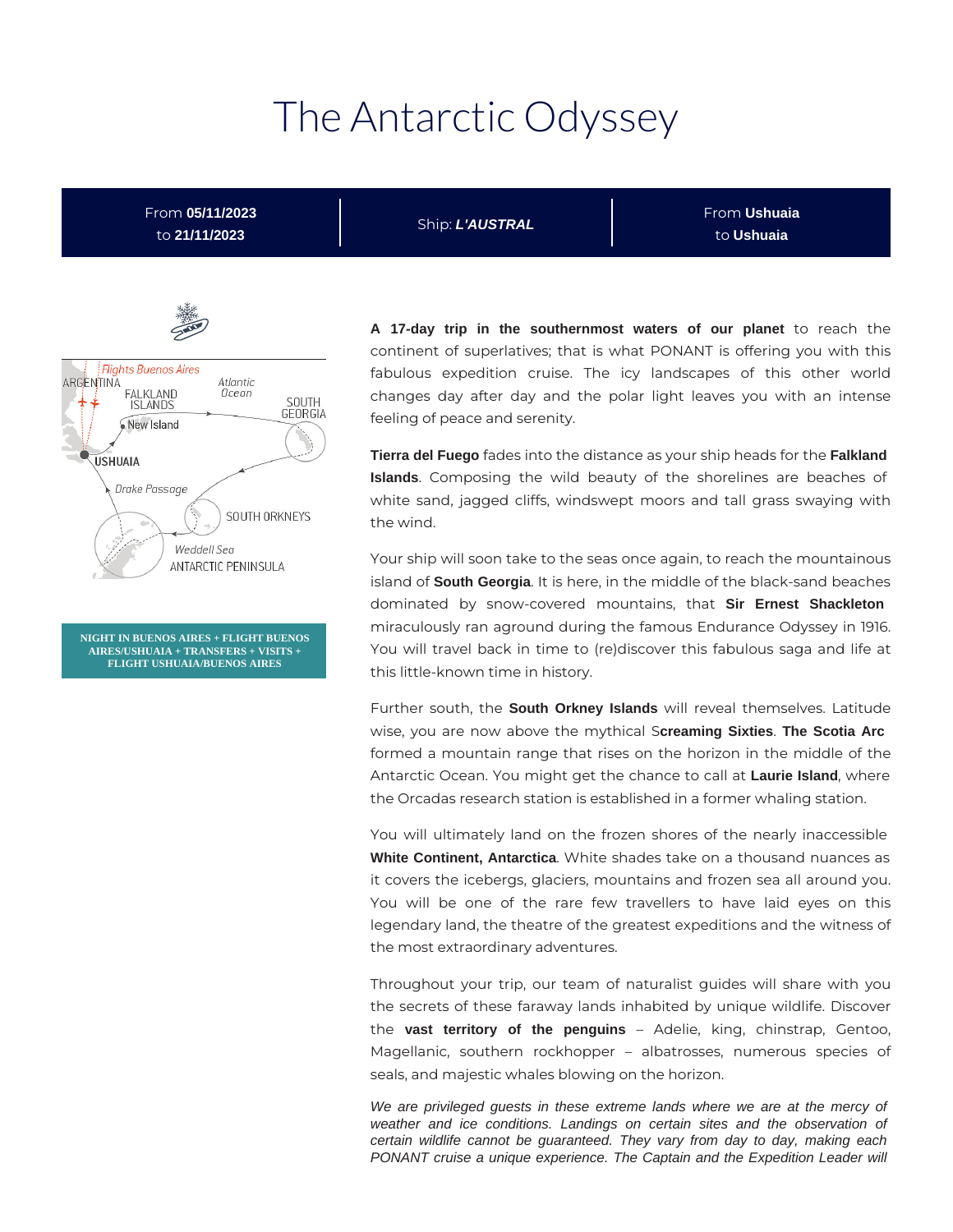make every effort to ensure that your experience is as rich as possible, while complying with the safety rules and instructions imposed by the IAATO.



The information in this document is valid as of 06/07/2022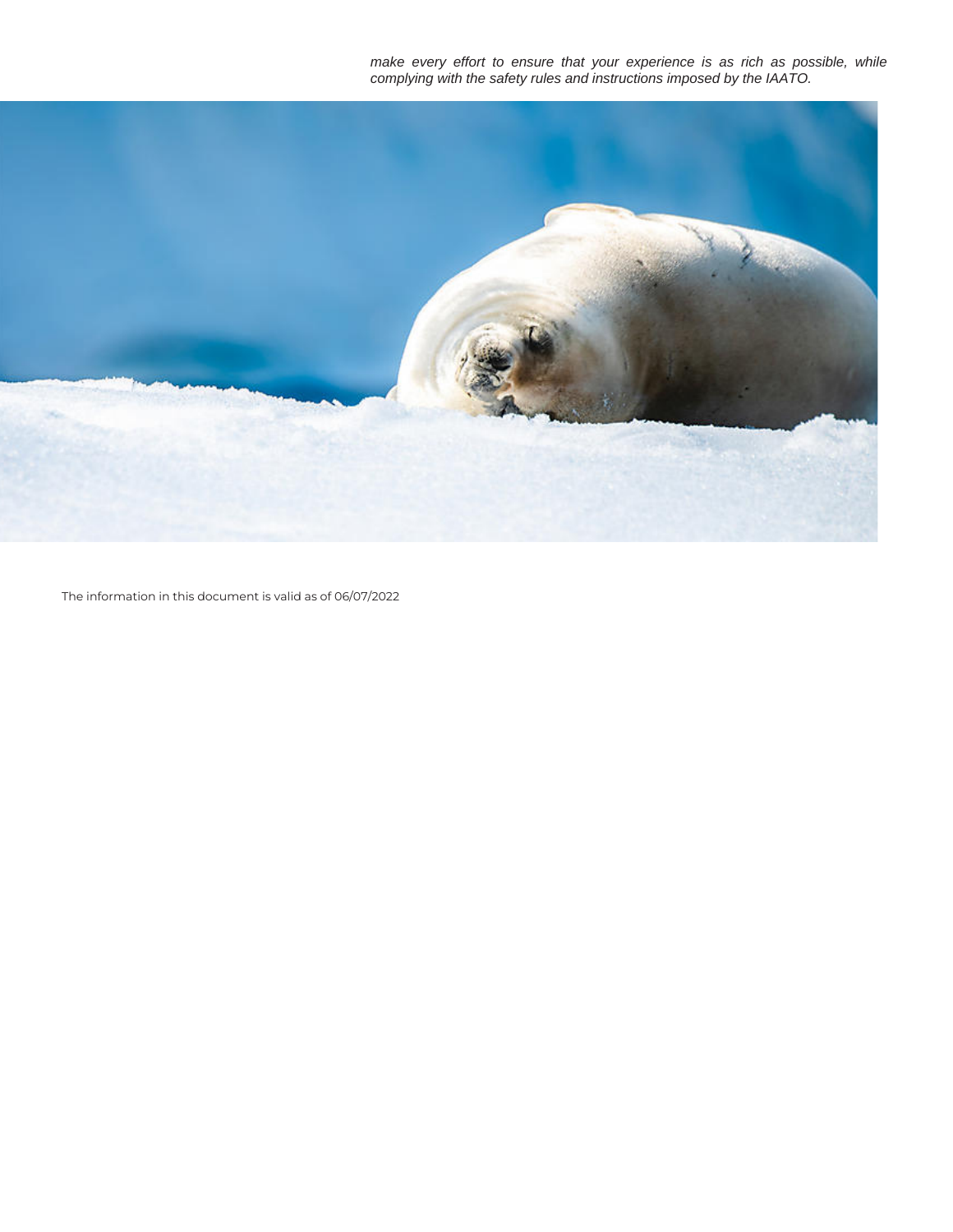# The Antarctic Odyssey **YOUR STOPOVERS :**

## **USHUAIA**

Embarkation 05/11/2023 from 16:00 to 17:00 Departure 05/11/2023 at 18:00

Capital of Argentina's **Tierra del Fuego** province, Ushuaia is considered the gateway to the White Continent and the South Pole. Nicknamed "**El fin del mundo**" by the Argentinian people, this city at the end of the world nestles in the shelter of mountains surrounded by fertile plains that the wildlife seem to have chosen as the ultimate sanctuary. With its exceptional site, where the Andes plunge straight into the sea, Ushuaia is one of the most fascinating places on earth, its very name evocative of journeys to the unlikely and the inaccessible…

#### **AT SEA**

Arrival 06/11/2023 Departure 06/11/2023

During your day at sea, make the most of the many services and activities on board. Treat yourself to a moment of relaxation in the spa or stay in shape in the fitness centre. Depending on the season, let yourself be tempted by the swimming pool or a spot of sunbathing. This day without a port of call will also be an opportunity to enjoy the conferences or shows proposed on board, to do some shopping in the boutique or to meet the PONANT photographers in their dedicated space. As for lovers of the open sea, they will be able to visit the ship's upper deck to admire the spectacle of the waves and perhaps be lucky enough to observe marine species. A truly enchanted interlude, combining comfort, rest and entertainment.

#### **NEW ISLAND**

Arrival 07/11/2023 Departure 07/11/2023

This island with its distinctive jagged relief is located on the western edge of the **Falkland Islands** and is home to a tiny village of two families. Step onto the golden sand of its flower-lined beaches, beside which an old stone house still stands, and you'll feel like you've entered a natural paradise. A narrow pathway weaves around typical Falkland moorlands. Follow it and in under 20 minutes you'll find yourself at the heart of a colony of southern **rockhopper penguins**, **black-browed albatross and imperial shags**. It's the perfect opportunity to watch the albatross swoop down from the cliffs and skim the waves that crash against the rocks on the exposed side of the island.

**GRAVE COVE**  Arrival 07/11/2023 Departure 07/11/2023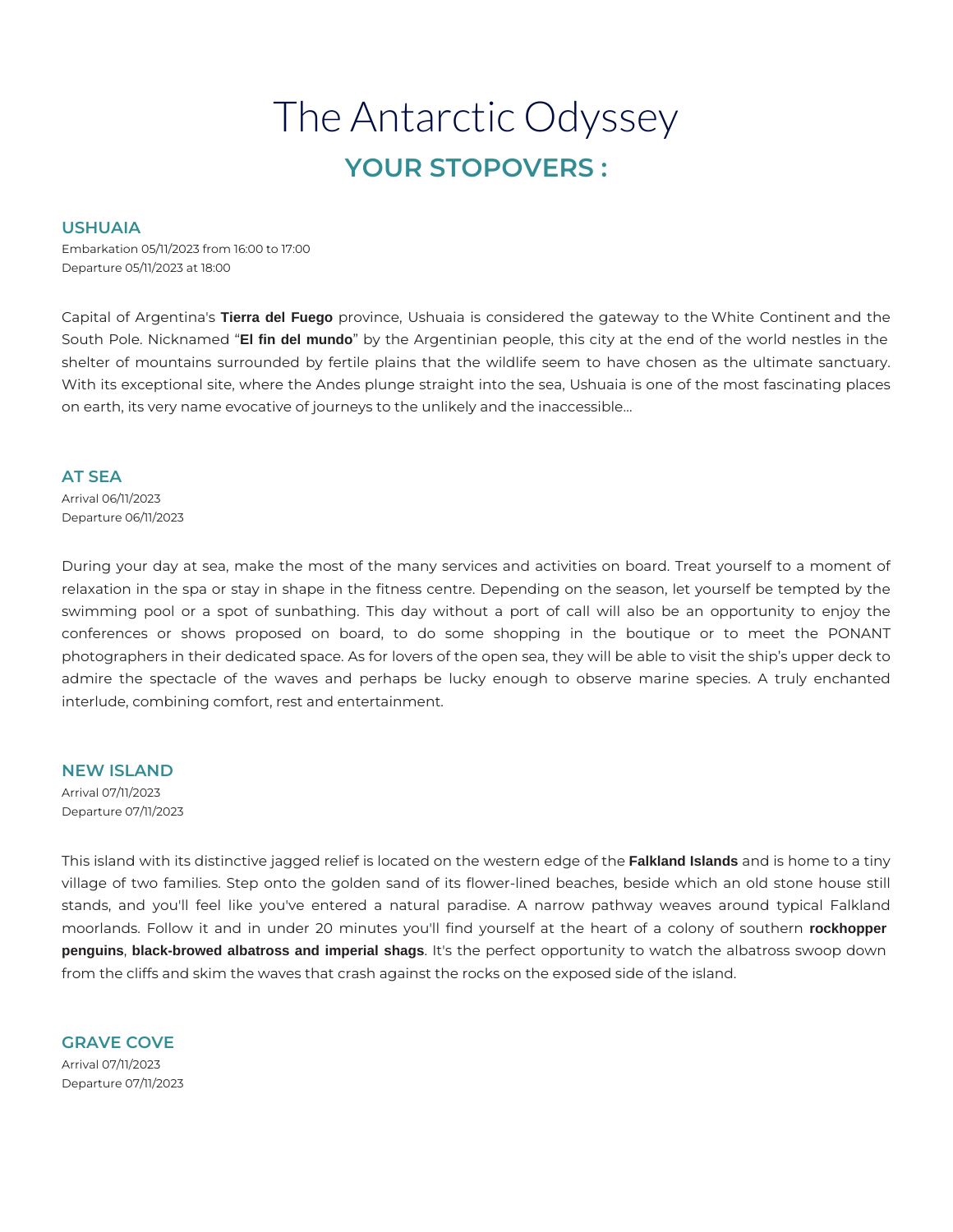Make your way through the turbulent Woolly Gut strait and emerge in the stillness of **Grave Cove**. Located in the northern edge of **the Falkland Islands**, this bay owes its name to the vestiges of whalers' graves that overlook the beach. As you step off the boat and onto the white-sand beach, you might find yourself escorted by a few hospitable **Commerson's dolphins**, elegantly adorned in black and white. A stroll along the grassy dunes will lead you to a vast plain of lush green grass, tended by a few sheep. On the other side of the island you'll find one of the largest **gentoo penguin** colonies in the area. With some luck, you'll also glimpse a sea lion scouring the waves for his next meal.

#### **AT SEA**

Arrival 08/11/2023 Departure 09/11/2023

During your day at sea, make the most of the many services and activities on board. Treat yourself to a moment of relaxation in the spa or stay in shape in the fitness centre. Depending on the season, let yourself be tempted by the swimming pool or a spot of sunbathing. This day without a port of call will also be an opportunity to enjoy the conferences or shows proposed on board, to do some shopping in the boutique or to meet the PONANT photographers in their dedicated space. As for lovers of the open sea, they will be able to visit the ship's upper deck to admire the spectacle of the waves and perhaps be lucky enough to observe marine species. A truly enchanted interlude, combining comfort, rest and entertainment.

#### **SOUTH GEORGIA**

Arrival 10/11/2023 Departure 12/11/2023

Aboard your ship, discover **South Georgia**, a region formed by an underwater mountain chain that extends from the Andes to the Antarctic Peninsula. All the wildlife of the Far South can be found there: **king and Gentoo penguins, elephant seals, fur seals…** You might get the chance to discover the majestic glaciers of Gold Harbour and the vast plains of Fortuna Bay. If you are fortunate enough to land at Salisbury Plain, you can expect a wonderful spectacle: more than 300,000 king penguins, which you will recognise by the bright orange mark on their head and neck, have taken up residence there.

#### **AT SEA**

Arrival 13/11/2023 Departure 13/11/2023

During your day at sea, make the most of the many services and activities on board. Treat yourself to a moment of relaxation in the spa or stay in shape in the fitness centre. Depending on the season, let yourself be tempted by the swimming pool or a spot of sunbathing. This day without a port of call will also be an opportunity to enjoy the conferences or shows proposed on board, to do some shopping in the boutique or to meet the PONANT photographers in their dedicated space. As for lovers of the open sea, they will be able to visit the ship's upper deck to admire the spectacle of the waves and perhaps be lucky enough to observe marine species. A truly enchanted interlude, combining comfort, rest and entertainment.

# **SOUTH ORKNEY ISLANDS**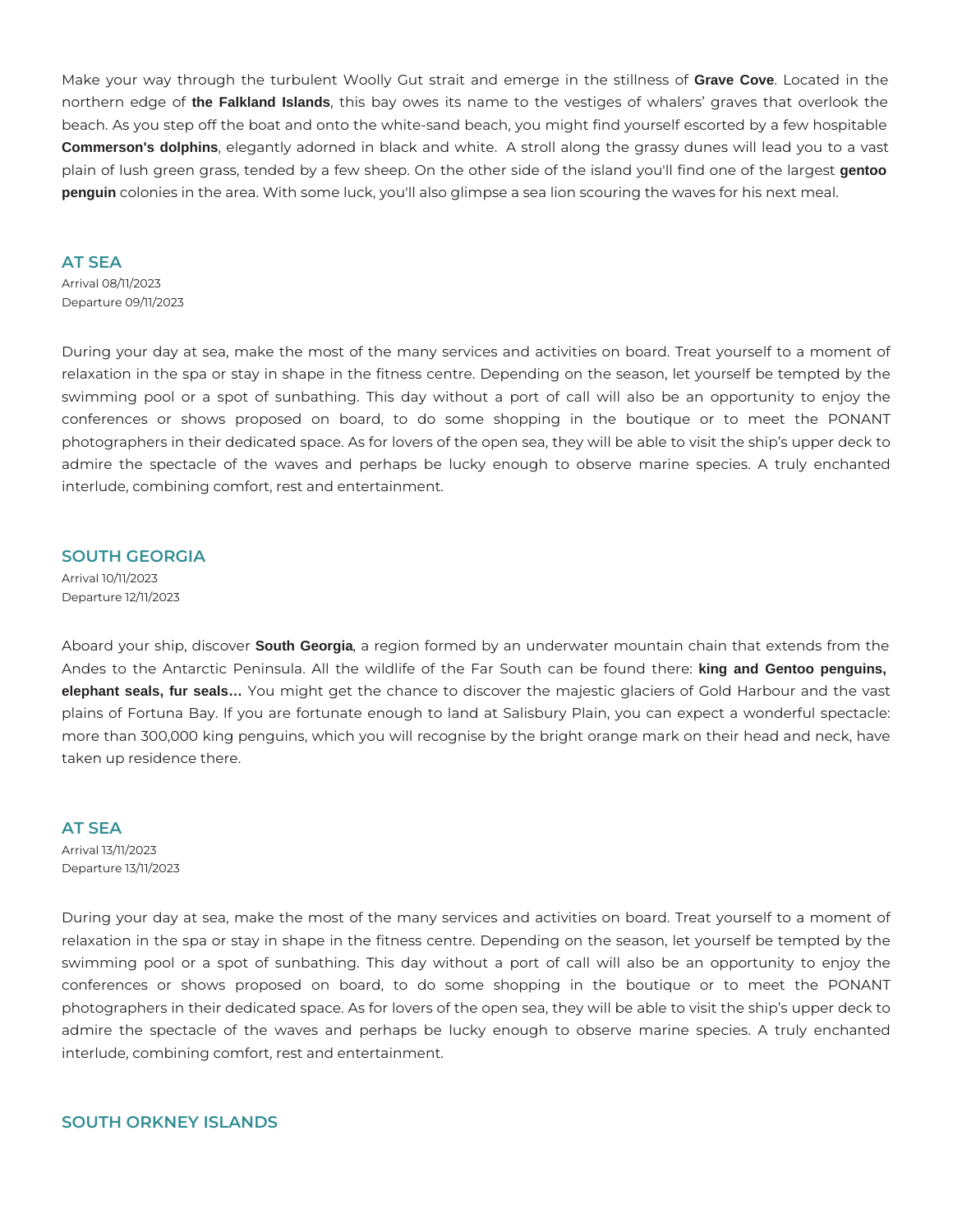Arrival 14/11/2023 Departure 14/11/2023

More than 85% **glaciated**, these remote mountainous islands are hidden in the Southern Ocean, some 600 km from the tip of the Antarctic Peninsula. The archipelago is composed of four main islands: **Coronation Island**, Signy Island, Powell Island and Laurie Island. Discovered in 1821 by seal hunters, they were also explored in 1823 by the British navigator **James Weddell,** who gave them their current name. Despite the ravages caused by whale and seal hunting, today a sizeable **leopard sea**l population can be found there, along with **chinstrap penguins** and snow petrels. Laurie Island is home to an old scientific station that is still in operation.

#### **AT SEA**

Arrival 15/11/2023 Departure 15/11/2023

During your day at sea, make the most of the many services and activities on board. Treat yourself to a moment of relaxation in the spa or stay in shape in the fitness centre. Depending on the season, let yourself be tempted by the swimming pool or a spot of sunbathing. This day without a port of call will also be an opportunity to enjoy the conferences or shows proposed on board, to do some shopping in the boutique or to meet the PONANT photographers in their dedicated space. As for lovers of the open sea, they will be able to visit the ship's upper deck to admire the spectacle of the waves and perhaps be lucky enough to observe marine species. A truly enchanted interlude, combining comfort, rest and entertainment.

### **ANTARCTIC PENINSULA**

Arrival 16/11/2023 Departure 18/11/2023

Succumb to the magic of a place unlike any other. To this day, the mythical **Antarctic Peninsula** still holds real fascination and promises its visitors unforgettable moments. Throughout your adventure in this icy realm, you will find yourself in the heart of a **spectacular decor** in subtle shades of blue and white, surrounded by **exceptional wildlife**. Penguins, humpback whales, seals and giant petrels are at home here, as are elephant seals, fur seals, Antarctic minke whales, and orcas. Depending on which sites you will be lucky enough to visit, you may get the chance to observe them and share with them the beauty of these extreme parts.

Each day, based on ice conditions, the Captain and the Expedition Leader will suggest **zodiac outings or landings** to discover the infinite riches of the Antarctic Peninsula. Glaciers, ice floe, tabletop icebergs, mountain peaks that plunge straight into the sea, volcanic beaches, research stations, enchanting bays, and vestiges of the whaling industry: these are the faces of the Antarctic that will likely reveal themselves to you, in a hushed and surreal atmosphere. You will sail in the wake of Jean-Baptiste Charcot, Adrien de Gerlache and Sir Ernest Shackleton, great Antarctic explorers who, from the 19th century, set out to conquer these remote and uninhabited lands.

#### **CROSSING THE DRAKE PASSAGE**

Arrival 19/11/2023 Departure 20/11/2023

If there is one place, one sea, one waterway dreaded by tourists, researchers and hardened seafarers alike, it is